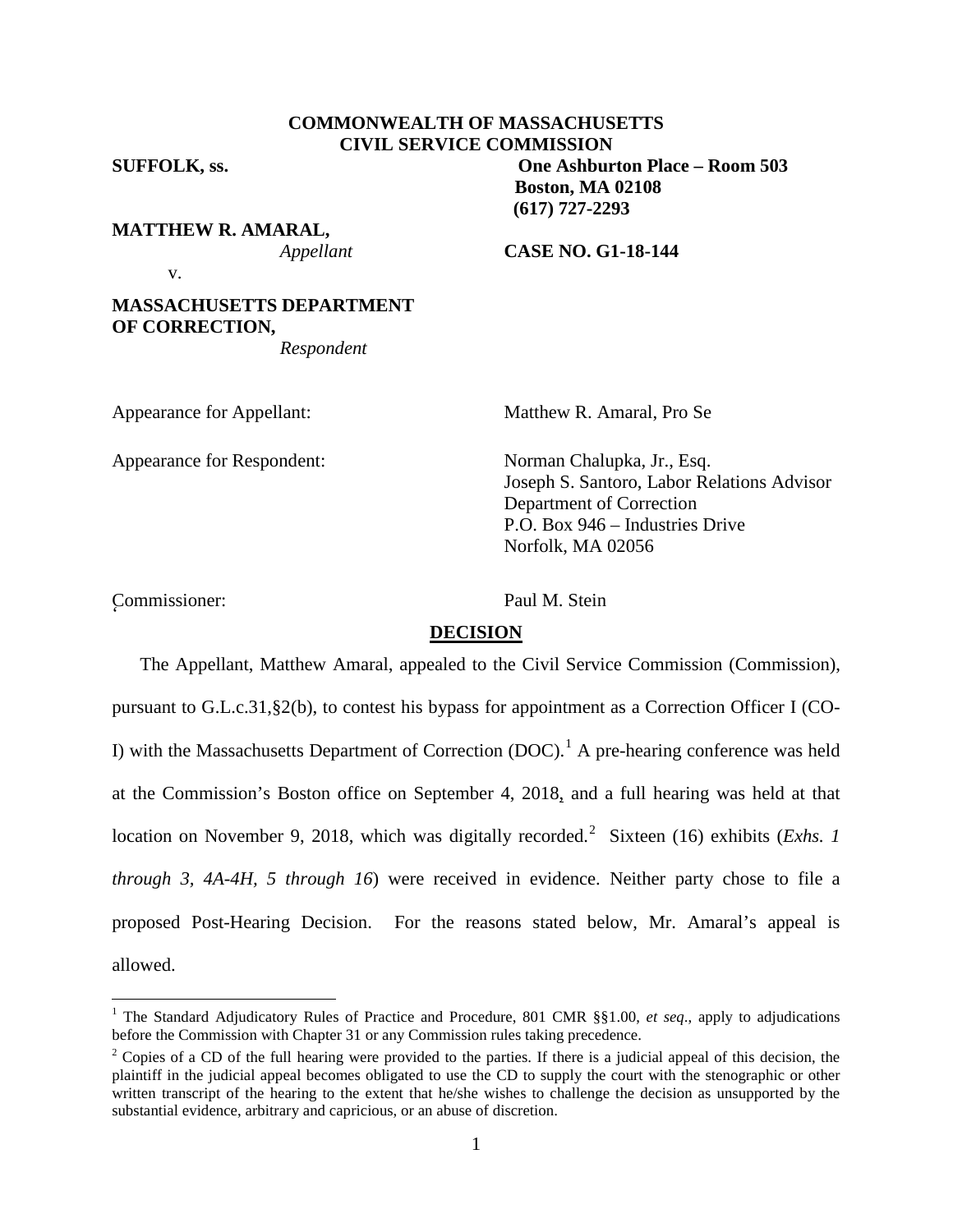### **FINDINGS OF FACT**

Based on the Exhibits entered into evidence and the testimony of the following witnesses: *Called by the Appointing Authority*:

- Eugene T. Jalette, DOC Supervising Identification Agent
- $\blacksquare$  Michael C. Abril, DOC Correction Officer I, Background Investigator

*Called by the Appellant:*

• Matthew R. Amaral, Appellant

and taking administrative notice of all matters filed in the case, pertinent law and reasonable inferences from the credible evidence, a preponderance of evidence establishes these facts:

1. The Appellant, Matthew R. Amaral, is a 2007 high school graduate who resides in Fall

River MA. He took and passed the civil service examination for CO-I on March 19, 2016.

(*Stipulated Facts*)

2. Mr. Amaral's name appeared in the  $69<sup>th</sup>$  place on Certification #05164 issued by the

Massachusetts Human Resources Division (HRD) to the DOC on or about January 19, 2018,

from which DOC eventually hired 156 applicants, of which 7 were ranked below Mr. Ortiz on

the Certification. (*Stipulated Facts*)

3. Mr. Amaral signed the Certification willing to accept employment and completed the

DOC's standard form (rev. 0/2117) of Application for Employment. (*Exhs. 14 & 15)*

4. The DOC conducted its standard "law enforcement CJIS" check of Mr. Amaral's

criminal record and driving history which disclosed the following initial information:

Criminal History 8//9/07 – Assault & Battery w/Dangerous Weapon – CWOF/Dismissed 1/6/2009 2/9/11 – Assault & Battery – Dismissed 3/29/2011 7/18/11 – Negligent MV Operating/Racing – CWOF/Dismissed 8/28/2013 1/5/12 – Negligent MV Operation – CWOF/Dismissed 8/28/2013 8/29/12 – Uninsured/Unregistered MV/Plate Obscured – CWOF/Dismissed 8/228/2013 Driving History 7/18/07 – Speeding – Responsible 4/4/08 – Municipal By Law Violation – Responsible 12/1/08 – No Inspection Sticker – Responsible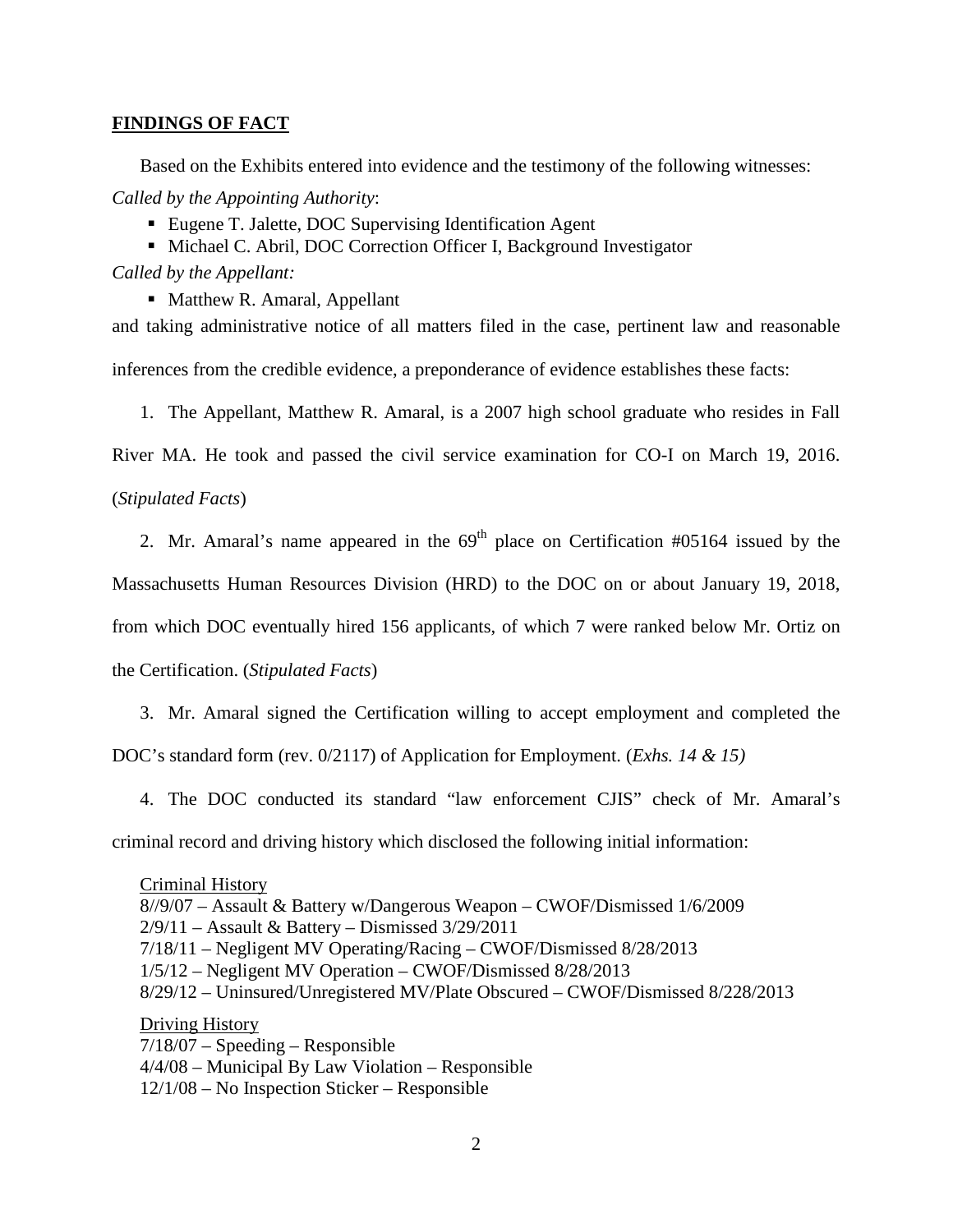- 3/31/09 Lane Violation (NP)/Seat Belt Violation Responsible
- 8/3/09 Speeding Responsible
- 8/15/09 No. Plate Display/Speeding Responsible
- 7/13/10 Speeding Responsible
- 9/2/10 Illegal Operation Responsible
- 7/15/11 Operating Recklessly/Driving to Endanger CWOP (see Criminal History 7/18/11)
- 10/6/11 Operating Recklessly/Driving to Endanger CWOF (see Criminal History 1/5/12)
- 5/19/12 No Inspection Sticker Responsible
- 7/6/12 Unregistered/Uninsured/Improper Equip CWOF (see Criminal History 8/29/12)
- 3/27/13 Improper Equip/Display Plate Responsible
- 5/30/13 Failure to Stop Responsible
- 6/20/13 Suspension 3 Surchargeable Events
- 8/6/13 NSC Class Completed
- 8/7/13 License Reinstated
- 3/24/14 No Transparent Window NR
- 5/15/15 Speeding Responsible
- $2/23/17$  $2/23/17$  $2/23/17$  Surchargeable Accident<sup>3</sup>

(*Exhs. 4, 4A through 4H*)

5. CO-I Michael C. Abril was assigned to conduct Mr. Amaral's background investigation.

He obtained court records and police incident reports regarding the criminal cases brought

against Mr. Amaral, which he attached to his background investigation report. These documents

include, among other details, the following information about those matters:

#### 2007 Charge of Assault & Battery (Age 17)

After being verbally taunted by a neighbor while working in his yard, who then took a fighting stance and said to Mr. Amaral "let's go", Mr. Amaral approached the neighbor, yelling that he would "kick his ass" and, indeed, then struck the neighbor in the buttocks with his "shod foot". The neighbor punched back (another neighbor who witnessed the incident called it a "karate hold"), which caused Mr. Amaral to fall down. Mr. Amaral's mother appeared, gave Mr. Amaral a "metal tube" with which the neighbor said Mr. Amaral took a swing at him but missed. (Mr. Amaral admits holding the "metal tube" but denies swinging it.) After the men separated and returned home, Mr. Amaral's mother then committed an obscene gesture directed to the neighbor. The Fall River police responded, interviewed Mr. Amaral, the neighbor he tangled with and the neighbor who witnessed the incident. Mr. Amaral was charged with a count of Assault & Battery w/Dangerous Weapon (shod foot) and a second count of Assault w/Dangerous Weapon ("metal tube"). Mr. Amaral admitted to sufficient facts (no guilty plea) and apologized for his conduct. A CWOF was entered and the charges were dismissed on January 6, 2009. (*Exhs.5 & 9*)

<span id="page-2-0"></span> $3$  At the Commission hearing, Mr. Amaral testified that he acknowledged, at the scene, his responsibility for causing this accident, which involved a minor "fender bender" that, to his surprise, turned out to exceed the threshold for being surcharged. (*Testimony of Appellant*)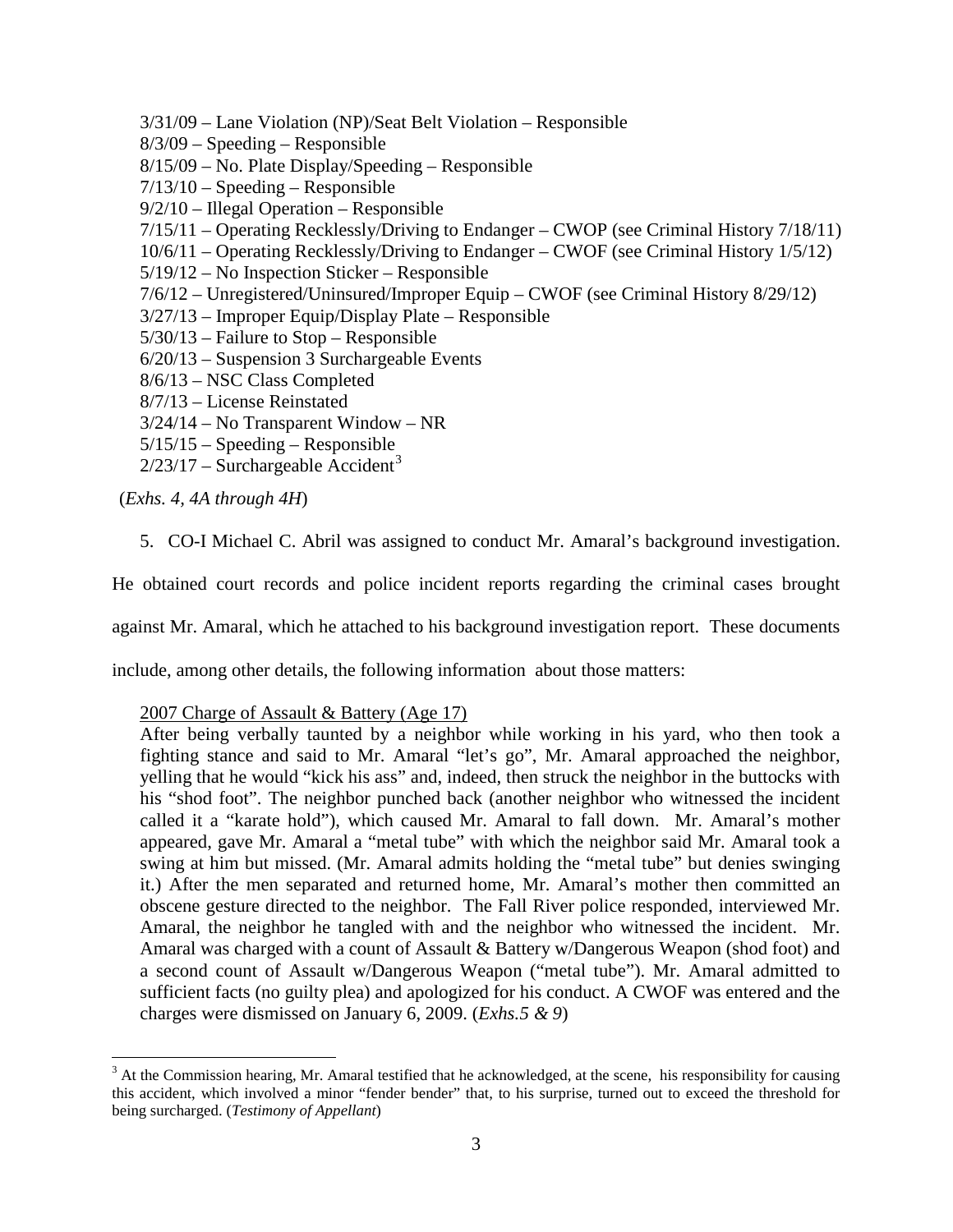## February 2011 Charge of Charge Assault & Battery (Age 21)

Mr. Amaral in his bedroom studying for a motorcycle permit exam when his brother Michal (with whom he shared the room) came home in a "bad mood" and asked Mr. Amaral to study in the living room so Michael could go to bed. When Mr. Amaral declined to leave, the two brothers engaged in a verbal shouting match until their mother intervened. Another brother witnesses the incident. Fall River police responded, interviewed all the parties and took Matthew into custody, charging him with two counts of domestic assault and battery. A month later, on March 29, 2012, both charges were dismissed at the request of the Commonwealth. (*Exhs. 6 & 10*)

## July 2011 Charge of Negligent MV Operation/Racing (Age 22)

Fall River police had received numerous complaints about "drag racing" and had set up surveillance in the area when they caught Mr. Amaral and another operator engaged in the act. Both operators were arrested and charged with illegal drag racing and negligent MV operation. The DOC did not produce the court records for this matter, but the CJIS summary indicates that a CWOF was entered and the charges dismissed on August 28, 2013. (*Exhs. 4B & 11*) [4](#page-3-0)

## 2012 Charge of Negligent MV Operation (Age 22)

In October 2011, Mr. Amaral was stopped by Fall River police while operating his motorcycle in an erratic manner, swerving around vehicles and speeding. He had no inspection sticker and was operating without corrective lenses as required. He received written warnings for these latter infractions and was issued a summons on a charge of reckless operation. Mr. Amaral admitted to sufficient facts (no guilty plea), a CWOF was entered and the charge eventually dismissed on August 28, 2013. (*Exhs. 8 & 12*)

#### 2012 Charge of Uninsured/Unregistered MV Violations (Age 23)

No police report was produced for this incident. The criminal docket indicates three charges: (1) concealing number plate; (2) uninsured MV; and (3) unregistered MV. Mr. Amaral was found not responsible on the first charge, admitted to sufficient facts (no guilty plea) on the other two charges, a CWOF was entered and those two charges dismissed on August 28, 2013. (*Exh. 7*)

(*Exh. 3; Testimony of Abril*)

6. As part of the background investigation, CO Abril conducted an on-site interview of the

millwork company where Mr. Amaral has worked since 2007 and currently holds the position of

an Assistant Supervisor. CO Abril learned that Mr. Amaral was considered an "overall mature

person" who has never been disciplined and had a "meticulous attention to detail." The employer

recommended him for hire as a CO. (*Exh. 3; Testimony of Abril)*

<span id="page-3-0"></span><sup>&</sup>lt;sup>4</sup> The CWOF was extended due to the subsequent two charges brought against Mr. Amaral during the year following his CWOF and all three open cases were simultaneously dismissed in 2013, after Mr. Amaral remained "clean" for a full year after the final 2012 incident. (*Exhs. 4B, 7 & 8; Testimony of Appellant & Jalette*)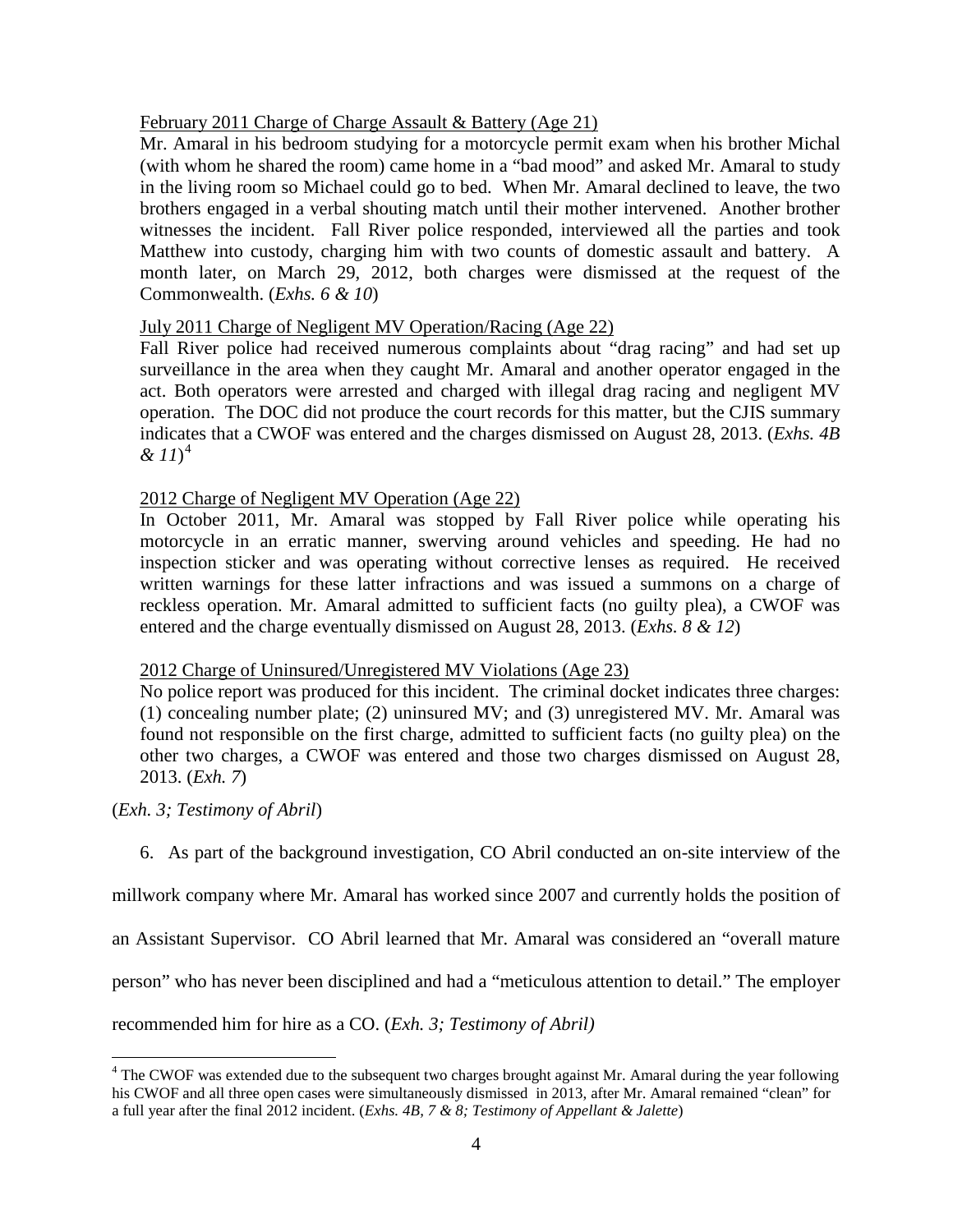7. CO Abril also met with three professional references, all of whom praised Mr. Amaral highly, commenting that he was a person who was dependable, trustworthy and handled stress well and would be a good fit as a Correction Officer. CO Abril also verified that Mr. Amaral held an active Class C License to Carry Firearms. (*Exh. 3; Testimony of Abril*)

8. On March 29, 2018, CO Abril conducted a home visit with Mr. Amaral in the home he shared with his mother, who was also present. During this visit, CO Abril asked Mr. Amaral about two of the cases on his criminal record: (1) his involvement in the 2007 assault and battery incident and (2) the 2011 arrest for drag racing. As to the 2007 incident, Mr. Amaral stated: "I was just a dumb kid that got caught up in a dispute with my neighbor that got blown way out of proportion and ended up with me doing something extremely stupid." In response to the question about his 2011 drag racing, Mr. Amaral said: "I was a stupid 21-year-old who got caught up doing something extremely immature that I totally regret." CO Abril thanked Mr. Amaral "for his honesty in answering my questions regarding his prior arrest record." (*Exh. 3; Testimony of Appellant & Abril*) [5](#page-4-0)

9. CO Abril submitted his background investigation report on March 30, 2018, concluding that Mr. Amaral's background included both positive and negative aspects:

Positive Employment Aspects Steady employment history (has kept and succeeded in the same job for 11 years) Well-liked and respected by employer as well as references Considered to be a hard worker as well as skilled Described as loyal and always willing to help others Currently possess'[s] a valid Massachusetts License to Carry Firearms

Negative Employment Aspects Multiple arrests on record Multiple negative infractions on driving record

(*Exh. 3; Testimony of Abril*)

<span id="page-4-0"></span> $5$  CO Abril's report does not show that any questions were asked about the three other criminal matters or his driving record. (*Exh. 3; Testimony of Appellant & Abril)*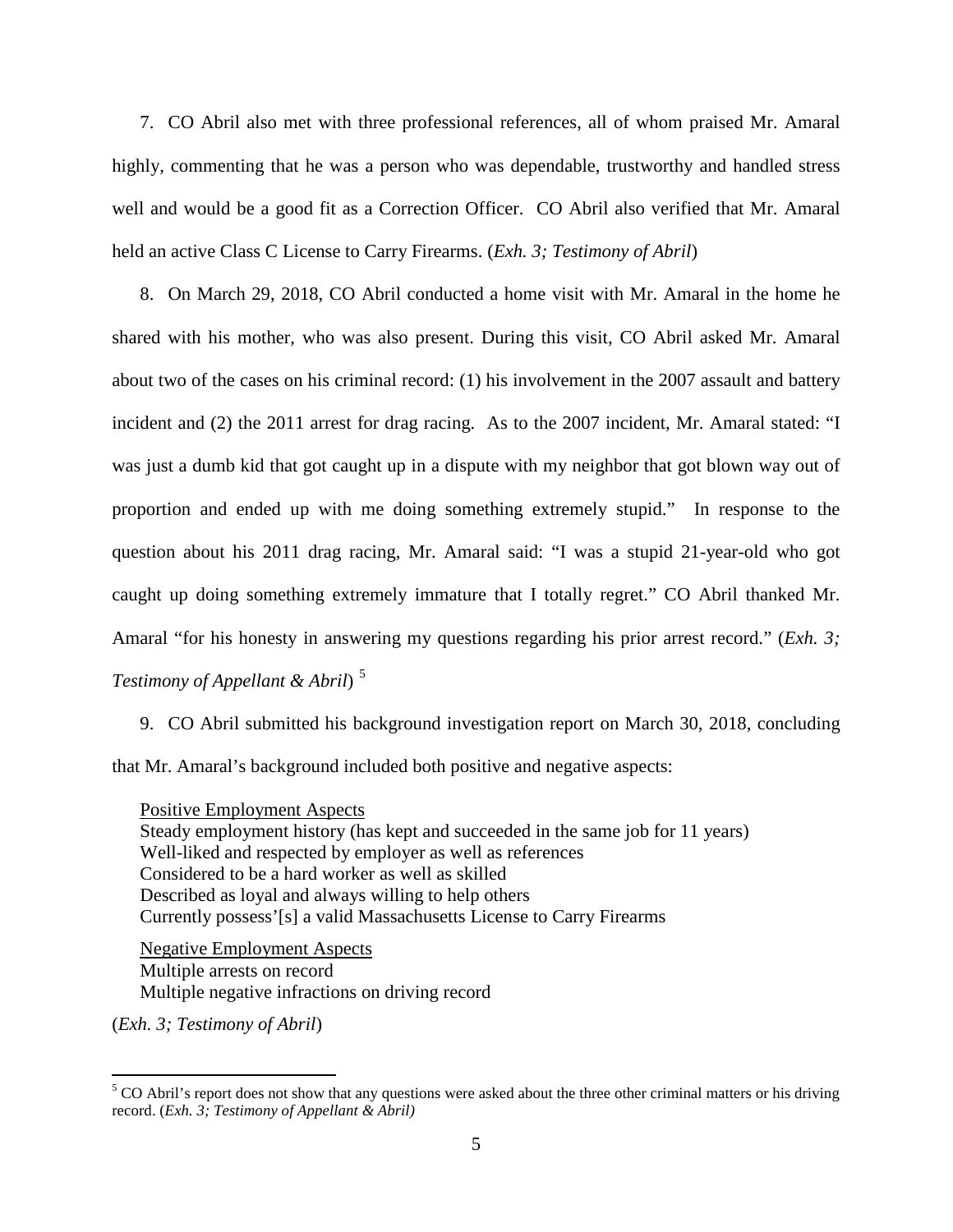10. By letter dated April 13,2018, Mr. Amaral received a "conditional offer of employment" subject to review of his background investigation and drug, medical and psychological testing. (*Exh.13*) [6](#page-5-0)

11. After Mr. Amaral's application was presented to DOC Commissioner Turco and a committee of senior DOC management, Mr. Ortiz was informed, by letter dated July 9, 2018, that he was not selected for appointment due to a "Failed background investigation based on the following police reports: 2/08/11 Fall River Police Department; 8/08/07 Fall River Police Department. Additionally, the candidate has a poor driving history to include a misdemeanor arrest for racing in 2011 and a continued pattern of poor driver history up to 2/23/2017 as listed in his driver history report (KQ)." Mr. Jalette was present for the DOC management review, but had limited personal memory of what information about Mr. Amaral (both the positive and negative aspects) was discussed, other than a belief that there was a consensus that Mr. Amaral showed a pattern of being unable to follow rules. (*Exh.2; Testimony of Jalette*)

12. At the Commission hearing, Mr. Amaral submitted a Petition to Seal Records under G.L.c.276, §100C that he filed on August 17, 2018, after his bypass,which contained a sworn statement that reads, in part:

"I desire to help others, and believe in rehabilitation and reform. I would like to apply for a position as a correction officer, but the obstacles created by having a record has put a halt to the process, in achieving a career path. In order to further my career, and buy a home, It would be encouraging to have my record expunged, so when lender and employers do a thorough background check."

"Having a career in the Correctional field, I aspire to help inmates rehabilitate themselves, encourage them to improve once released. Motivate them to attend programs. I have a firm faith that people like myself can change, and individuals, likewise, may exceed [sic] in all walks of life. Everyone, ought to keep in mind the everyone can make a difference."

(*Exh.16; Testimony of Appellant*)

<span id="page-5-0"></span><sup>&</sup>lt;sup>6</sup> The Commission has noted that DOC's practice to extend a "conditional offer of employment" prior to completion of the background investigation makes problematic a subsequent disqualification for non-medical reasons. Here, however, nothing suggests that Mr. Amaral's medical history could have played any role in the bypass decision.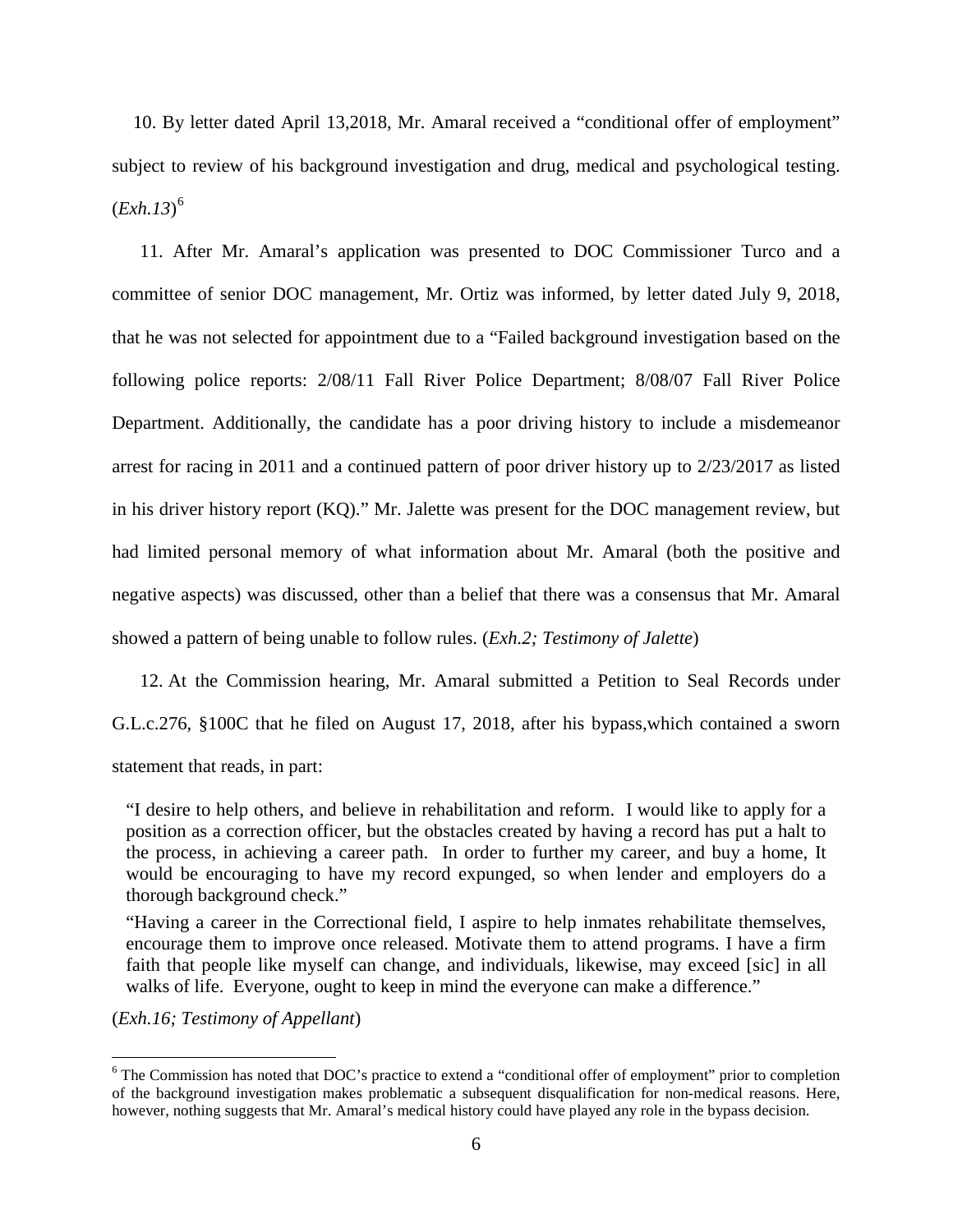13. After hearing on September 26, 2018, the Fall River District Court (Finnerty, J.) allowed the petition as to all five criminal matters in which Mr. Amaral had been charged. (*Exh. 16; Testimony of Appellant*)

## **APPLICABLE CIVIL SERVICE LAW**

The core mission of Massachusetts civil service law is to enforce "basic merit principles" for "recruiting, selecting and advancing of employees on the basis of their relative ability, knowledge and skills" and "assuring that all employees are protected against coercion for political purposes, and are protected from arbitrary and capricious actions." G.L.c.31, §1. See, e.g., [Massachusetts Ass'n of Minority Law Enforcement Officers v. Abban,](http://web2.westlaw.com/find/default.wl?mt=Massachusetts&db=578&rs=WLW15.04&tc=-1&rp=%2ffind%2fdefault.wl&findtype=Y&ordoc=2029136022&serialnum=2001441097&vr=2.0&fn=_top&sv=Split&tf=-1&pbc=70F732C1&utid=1) 434 Mass. 256, 259, [\(2001\);](http://web2.westlaw.com/find/default.wl?mt=Massachusetts&db=578&rs=WLW15.04&tc=-1&rp=%2ffind%2fdefault.wl&findtype=Y&ordoc=2029136022&serialnum=2001441097&vr=2.0&fn=_top&sv=Split&tf=-1&pbc=70F732C1&utid=1) MacHenry v. Civil Serv. Comm'n, 40 Mass.App.Ct. 632, 635 (1995), rev.den.,423 Mass.1106 (1996)

Basic merit principles in hiring and promotion calls for regular, competitive qualifying examinations, open to all qualified applicants, from which eligible lists are established, ranking candidates according to their exam scores, along with certain statutory credits and preferences, from which appointments are made, generally, in rank order, from a "certification" of the top candidates on the applicable civil service eligible list, using what is called the 2n+1 formula. G.L.c. 31, §§6 through 11, 16 through 27; Personnel Administration Rules, PAR.09. In order to deviate from that formula, an appointing authority must provide specific, written reasons – positive or negative, or both, consistent with basic merit principles, to affirmatively justify bypassing a higher ranked candidate in favor of a lower ranked one. G.L.c.31,§27; PAR.08(4)

A person may appeal a bypass decision under G.L.c.31,§2(b) for de novo review by the Commission. The Commission's role is to determine whether the appointing authority had shown, by a preponderance of the evidence, that it has "reasonable justification" for the bypass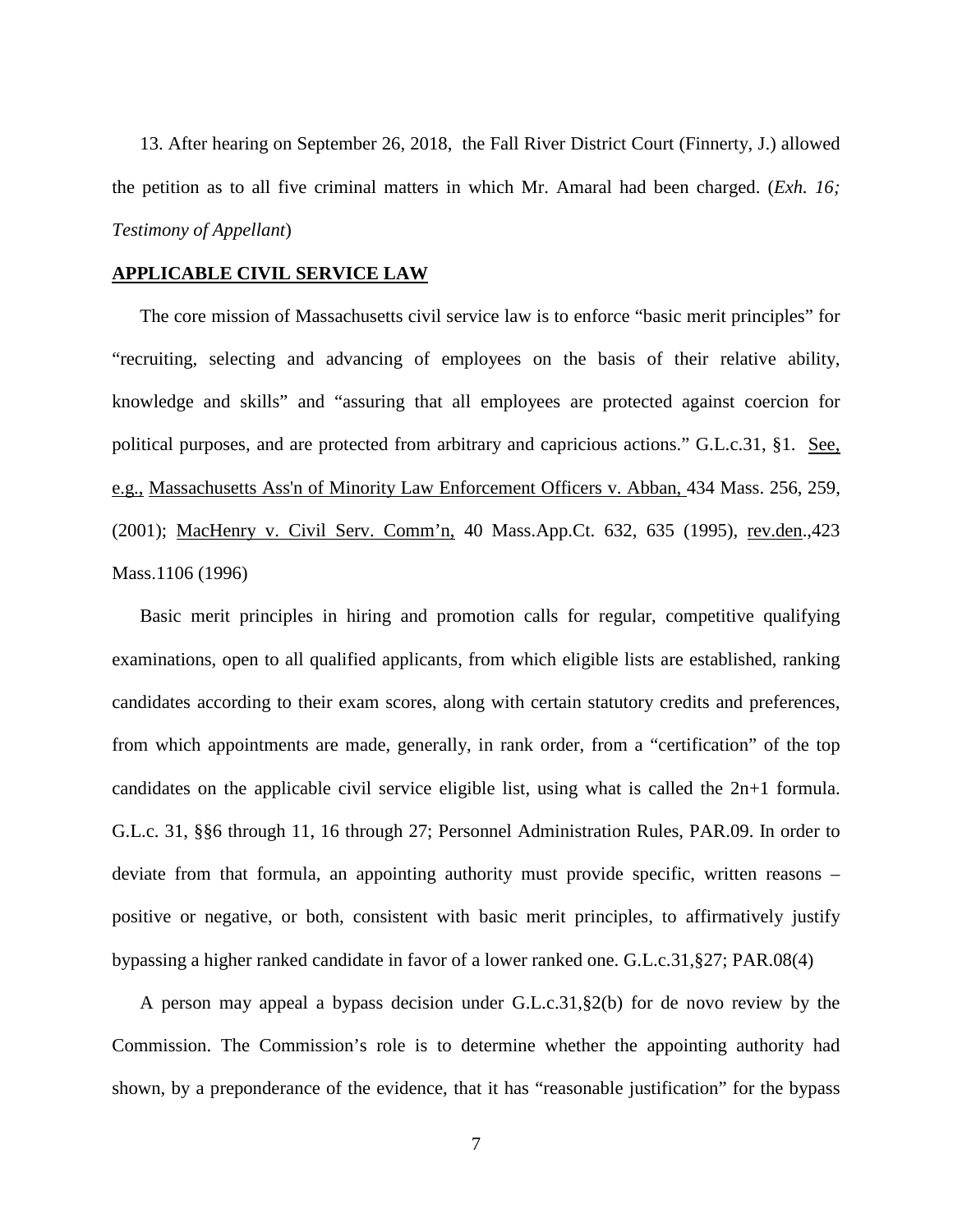after an "impartial and reasonably thorough review" of the relevant background and qualifications bearing on the candidate's present fitness to perform the duties of the position. Boston Police Dep't v. Civil Service Comm'n, 483 Mass. 474-78 (2019); Police Dep't of Boston v. Kavaleski, 463 Mass. 680, 688-89 (2012); [Beverly v. Civil Service Comm'n, 78](http://web2.westlaw.com/find/default.wl?mt=Massachusetts&db=578&rs=WLW15.04&tc=-1&rp=%2ffind%2fdefault.wl&findtype=Y&ordoc=2029136022&serialnum=2023501172&vr=2.0&fn=_top&sv=Split&tf=-1&pbc=70F732C1&utid=1)  Mass.App.Ct. [182, 187 \(2010\);](http://web2.westlaw.com/find/default.wl?mt=Massachusetts&db=578&rs=WLW15.04&tc=-1&rp=%2ffind%2fdefault.wl&findtype=Y&ordoc=2029136022&serialnum=2023501172&vr=2.0&fn=_top&sv=Split&tf=-1&pbc=70F732C1&utid=1) Leominster v. Stratton, 58 Mass.App.Ct. 726, 727-28 (2003).

"Reasonable justification . . . means 'done upon adequate reasons sufficiently supported by credible evidence, when weighed by an unprejudiced mind, guided by common sense and by correct rules of law' ". Brackett v. Civil Service Comm'n, 447 Mass. 233, 543 (2006); Commissioners of Civil Service v. Municipal Ct., 359 Mass. 211,214 (1971) and cases cited. See also Mayor of Revere v. Civil Service Comm'n, 31 Mass.App.Ct. 315, 321 (1991) (bypass reasons "more probably than not sound and sufficient")

Appointing authorities are vested with a certain degree of discretion in selecting public employees of skill and integrity. The commission --

". . . cannot substitute its judgment about a *valid* exercise of *discretion based on merit or policy considerations* by an appointing authority" but, when there are *"overtones of political control or objectives unrelated to merit standards or neutrally applied public policy*, then the occasion is appropriate for intervention by the commission."

City of Cambridge v. Civil Service Comm'n, 43 Mass.App.Ct. 300, 303-305, rev.den., 428 Mass. 1102 (1997) (*emphasis added*) However, the governing statute, [G.L.c.31,§2\(b\),](https://1.next.westlaw.com/Link/Document/FullText?findType=L&pubNum=1000042&cite=MAST31S2&originatingDoc=Ib21af0ded3bd11d99439b076ef9ec4de&refType=LQ&originationContext=document&transitionType=DocumentItem&contextData=(sc.History*oc.UserEnteredCitation)) gives the Commission's de novo review "broad scope to evaluate the legal basis of the appointing authority's action" and it is not necessary for the Commission to find that the appointing authority acted "arbitrarily and capriciously." Id.

#### **ANALYSIS**

The DOC has not met the necessary standard that it proved that the decision to bypass Mr. Amaral was reasonably justified based upon a preponderance of the evidence of the relevant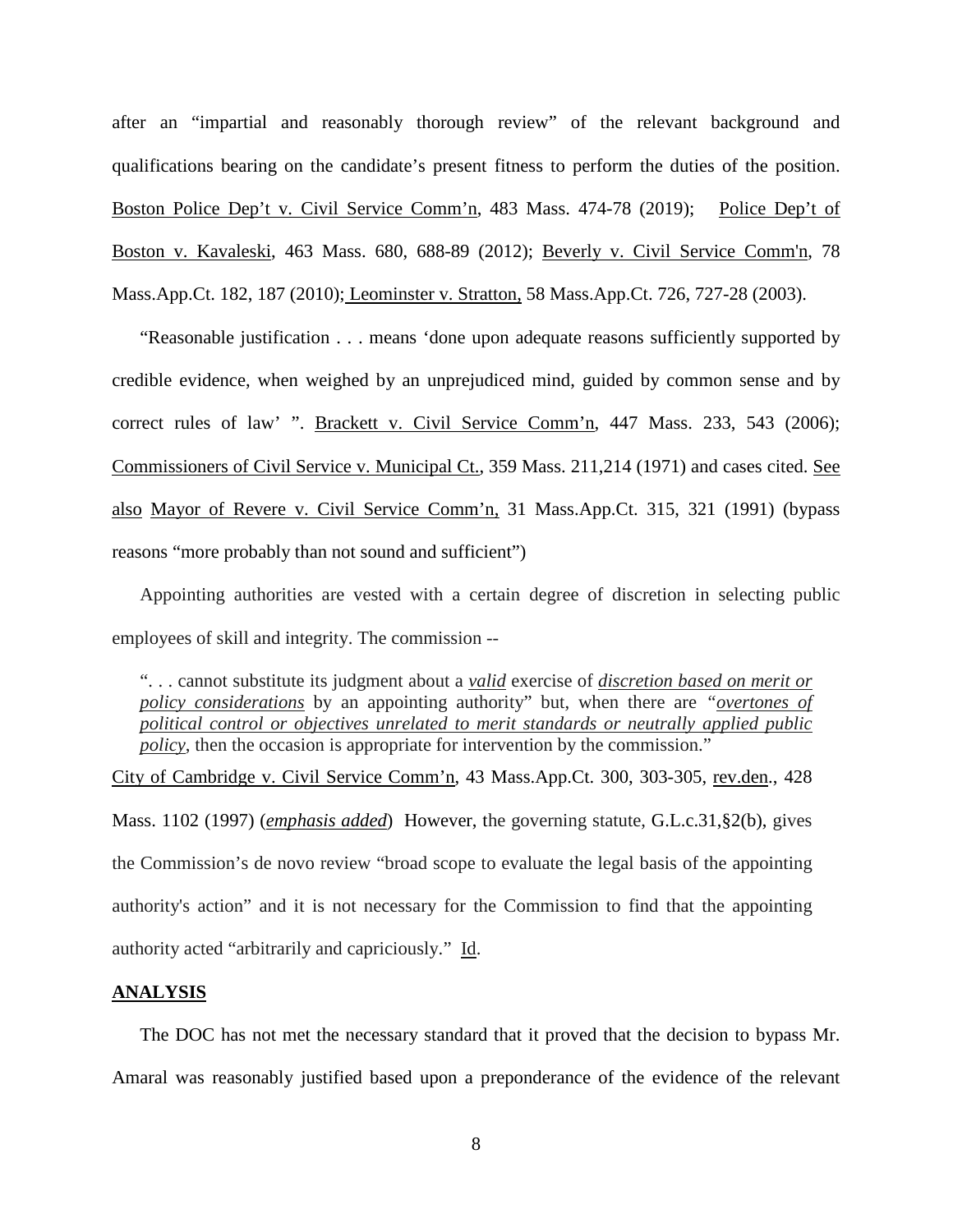facts,. Although DOC is entitled to considerable deference in deciding whom it finds suitable for appointment to the sensitive public safety position of a Correction Officer, that deference is not absolute.

First, DOC's bypass decision relies incidents from Mr. Amaral's criminal record seven or more years ago, and does not prove by a preponderance of the evidence since that time, how these isolated incidents reasonably infer a present unsuitable and disqualifying character trait. Specifically, DOC did not claim that it was the pattern of Mr. Amaral's criminal history that was disqualifying but, rather, singled out two of the incidents that involved fighting: (1) a 2007 fight with a neighbor (which, according to the police report, he did not start and was egged on by his mother) when he was 17 years old; and (2) a 2011 verbal altercation with his brother who came home in a "bad mood" and demanded that Mr. Amaral leave their shared bedroom (charges that were never prosecuted). The DOC did not raise the most recent two subsequent (2012) criminal charges as problematic or claim they were part of the alleged pattern of criminal misconduct. In the intervening seven years since the two cited incidents, there is not the slightest indication that Mr. Amaral has engaged in any aggressive behavior, either physically or verbally. He was completely honest with the background investigator about these incidents and took full responsibility for his mistake. To the contrary, he has held a steady job for the past thirteen years and received the highest praise from his employer and other references as to his good character. DOC was unable to explain whether the DOC management team actually weighed these positive and more recent attributes of his behavior against the evidence of one teenage brawl with a neighbor, for which Mr. Amaral apologized and takes full responsibility, and one fraternal argument, for which there was conflicting evidence of any actual physical violence. The preponderance of the evidence established that Mr. Amaral did not initiate either incident.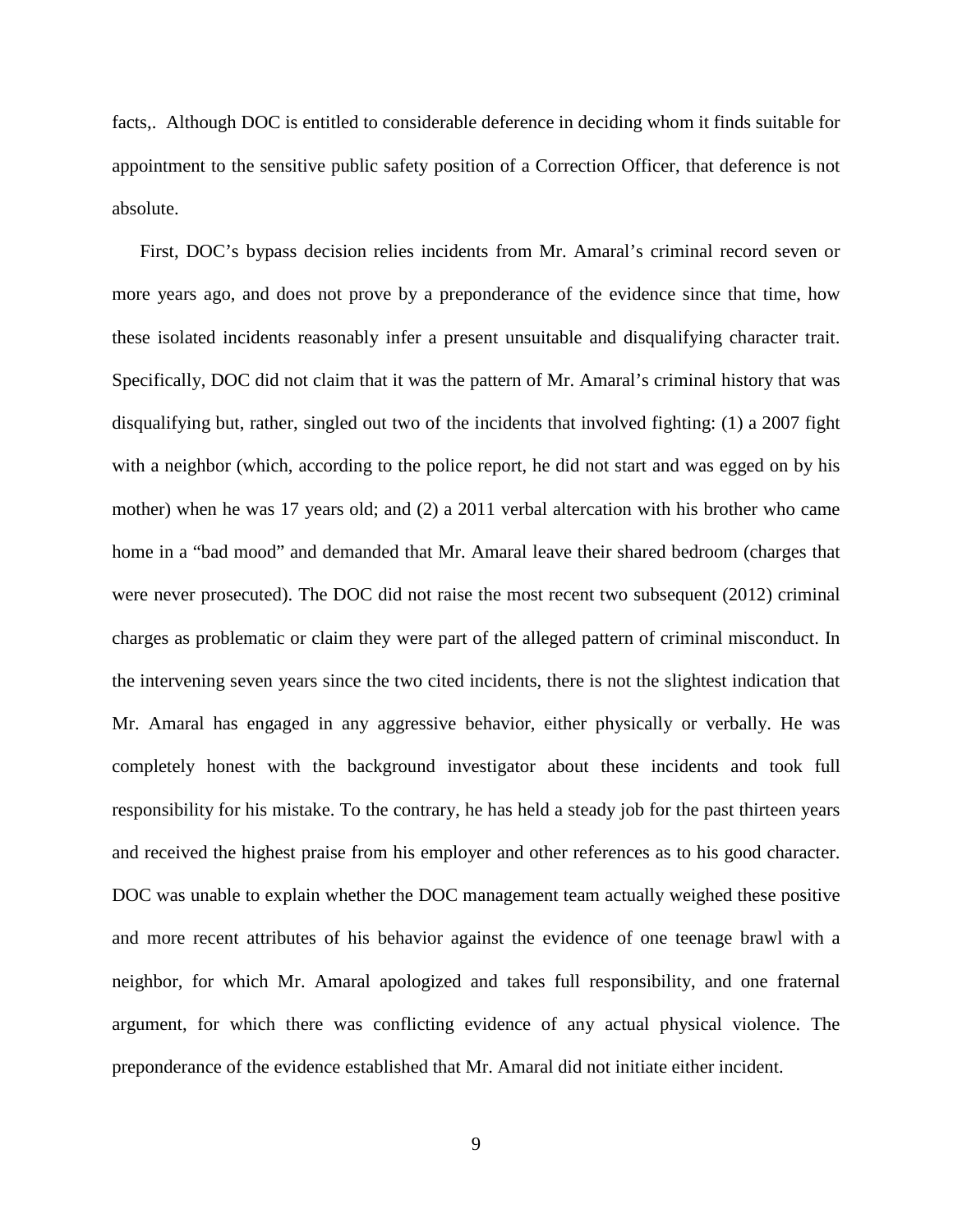Second, the position of a Correction Officer requires, from time to time, that the officer transport inmates in a DOC motor vehicle and DOC is certainly entitled to be comfortable that a candidate is capable of doing so safely and in compliance with all of the rules of the road. DOC's conclusion that Mr. Amaral's driving record does not measure up to that required standard, however, is not supported by a preponderance of the evidence. Mr. Amaral's record as a youthful driver does contain some dozen infractions, culminating in an arrest for drag racing. As a result, he was required to attend a remedial driver's education course. After completing that course in 2013, however, his driving record during the ensuing five years to the present shows a markedly different pattern, involving one (2015) speeding ticket and one (2017) traffic accident (the first in his entire driving career). Even giving the DOC the deference it is due, without further explanation (which DOC was unable to present) there is no reasonable justification to disqualify Mr. Amaral for a "continuing" poor driving record on the history of those two infractions in the five years since completing his remedial driver's education.

Third, after he was bypassed, Mr. Amaral procured a court order sealing all of his criminal records. DOC contends that, as a law enforcement agency, it is entitled to see and to rely upon all criminal records, whether or not they are sealed. Since Mr. Amaral's records were not sealed until after he was bypassed, the legal consequences of doing so need not be addressed in this appeal. I note, however, that, Mr. Amaral's initiative to procure a court order to seal the records does reflect favorably on his sincerity to become a Correction Officer, and, at a minimum, is worthy of notice.

#### **CONCLUSION**

For the reasons stated herein, this appeal of the Appellant, Matthew Amaral, is *allowed.*